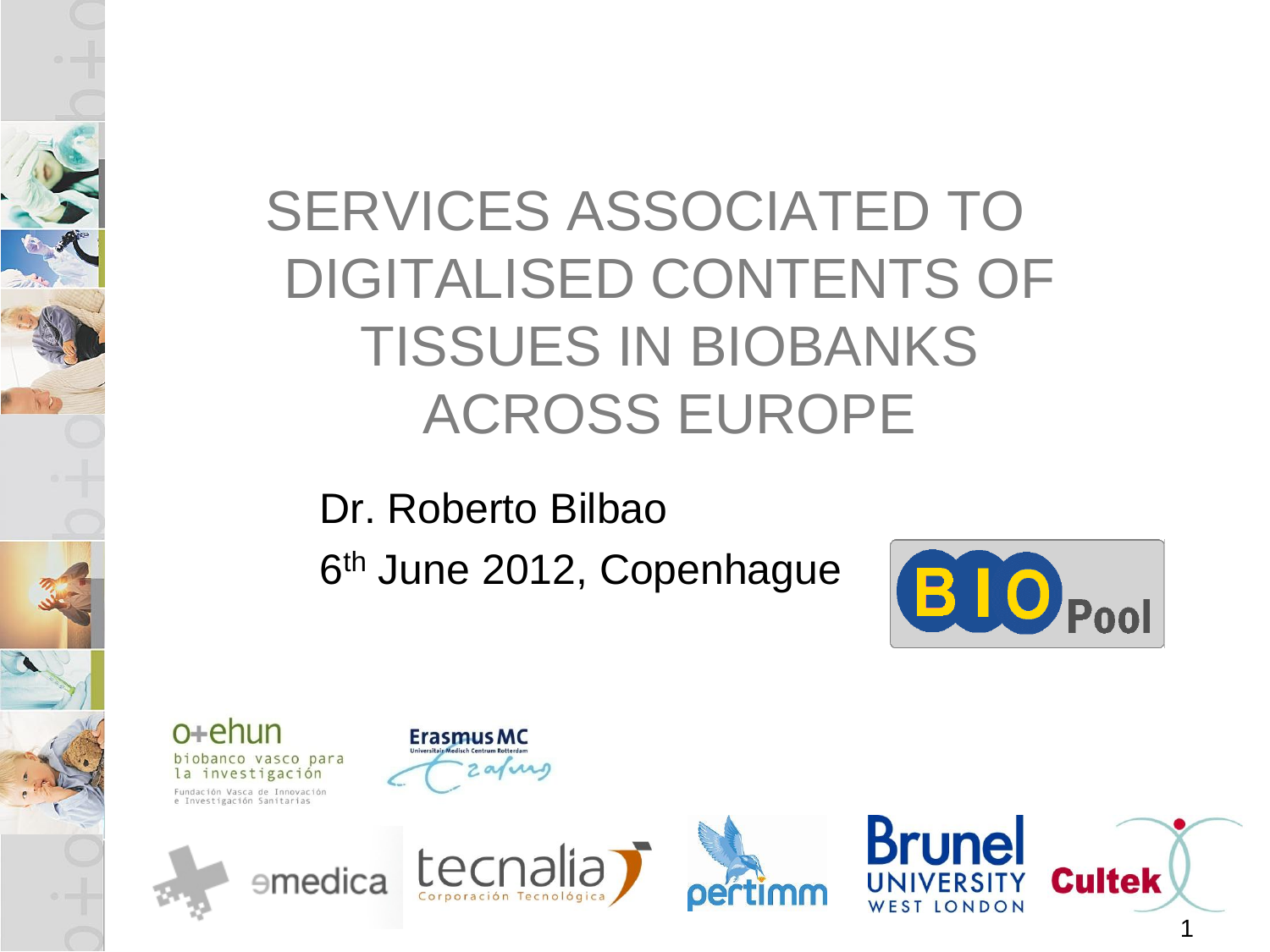**MOTIVATION: the need of biobanks and hospitals of sharing, exchanging, processing, understanding and exploiting the digital histology images and the clinical data associated to the biologic material stored in these institutions**

#### Histological images





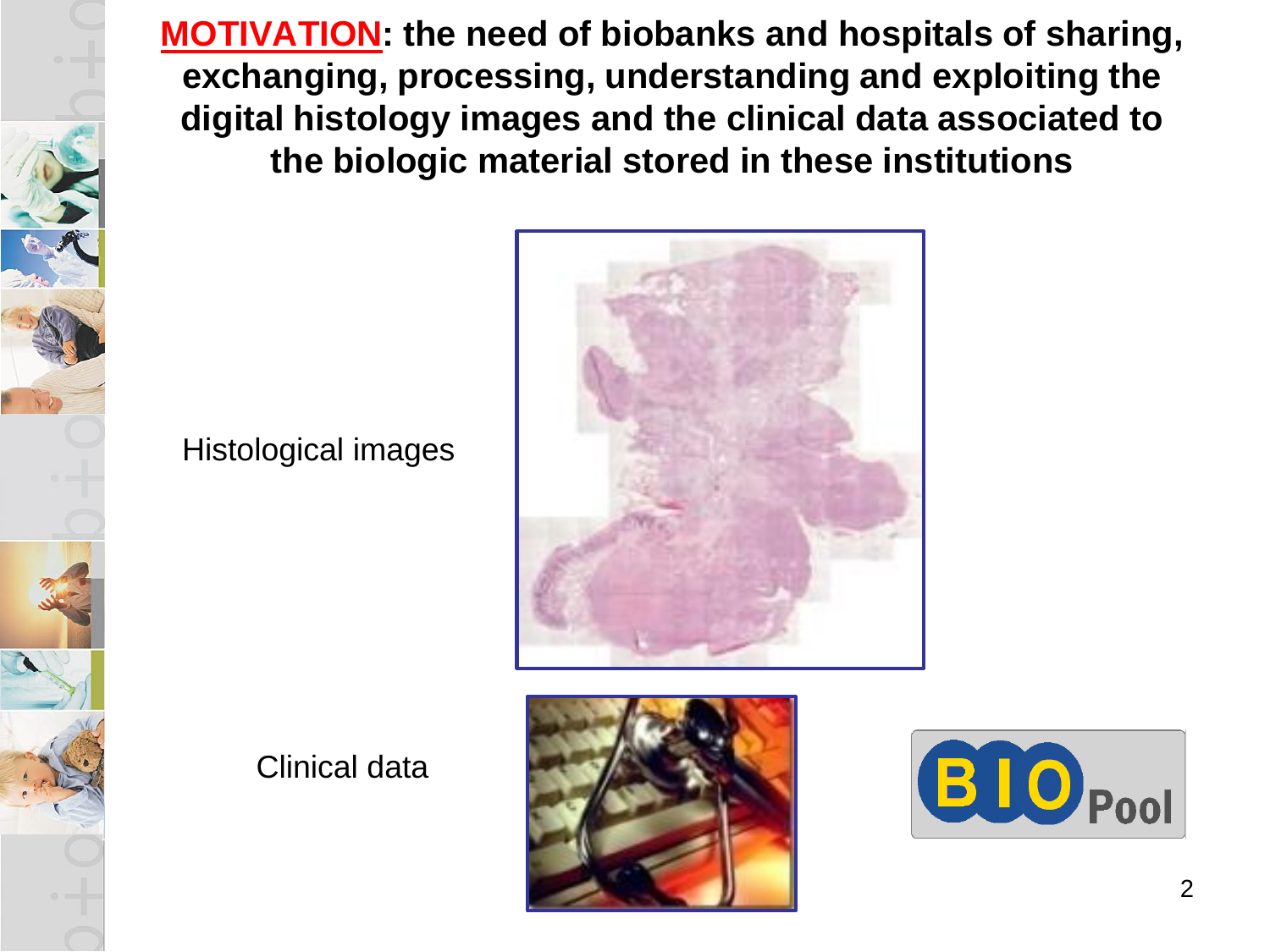

**MOTIVATION: the need of biobanks of sharing, exchanging, processing, understanding and exploiting the digital histology images and the data associated to the biologic material stored in these institutions**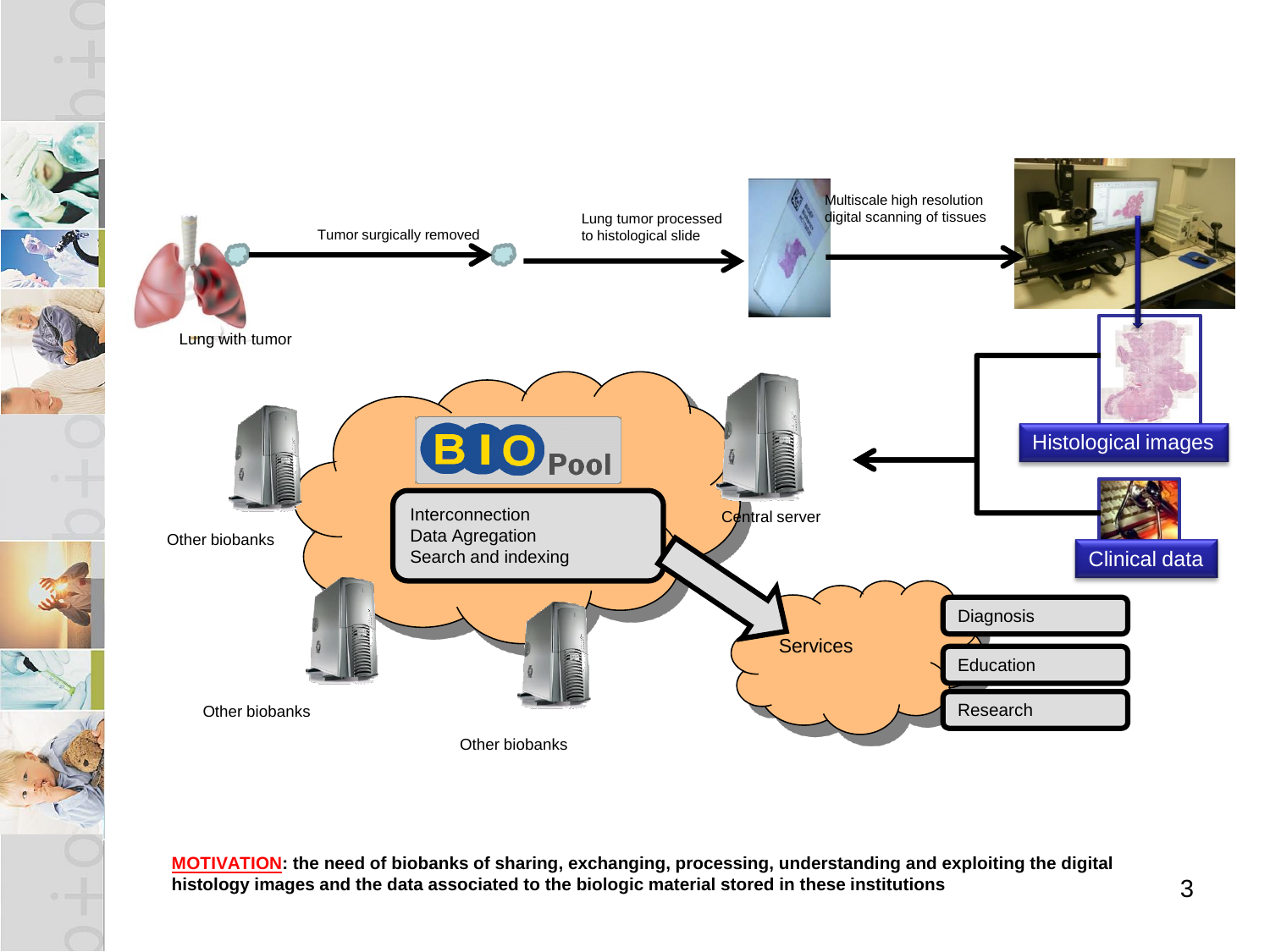

- 7 partners from 4 countries, with different profiles:
	- A non-profit public body.
	- 2 Research Centres
	- 3 SMEs
	- A University



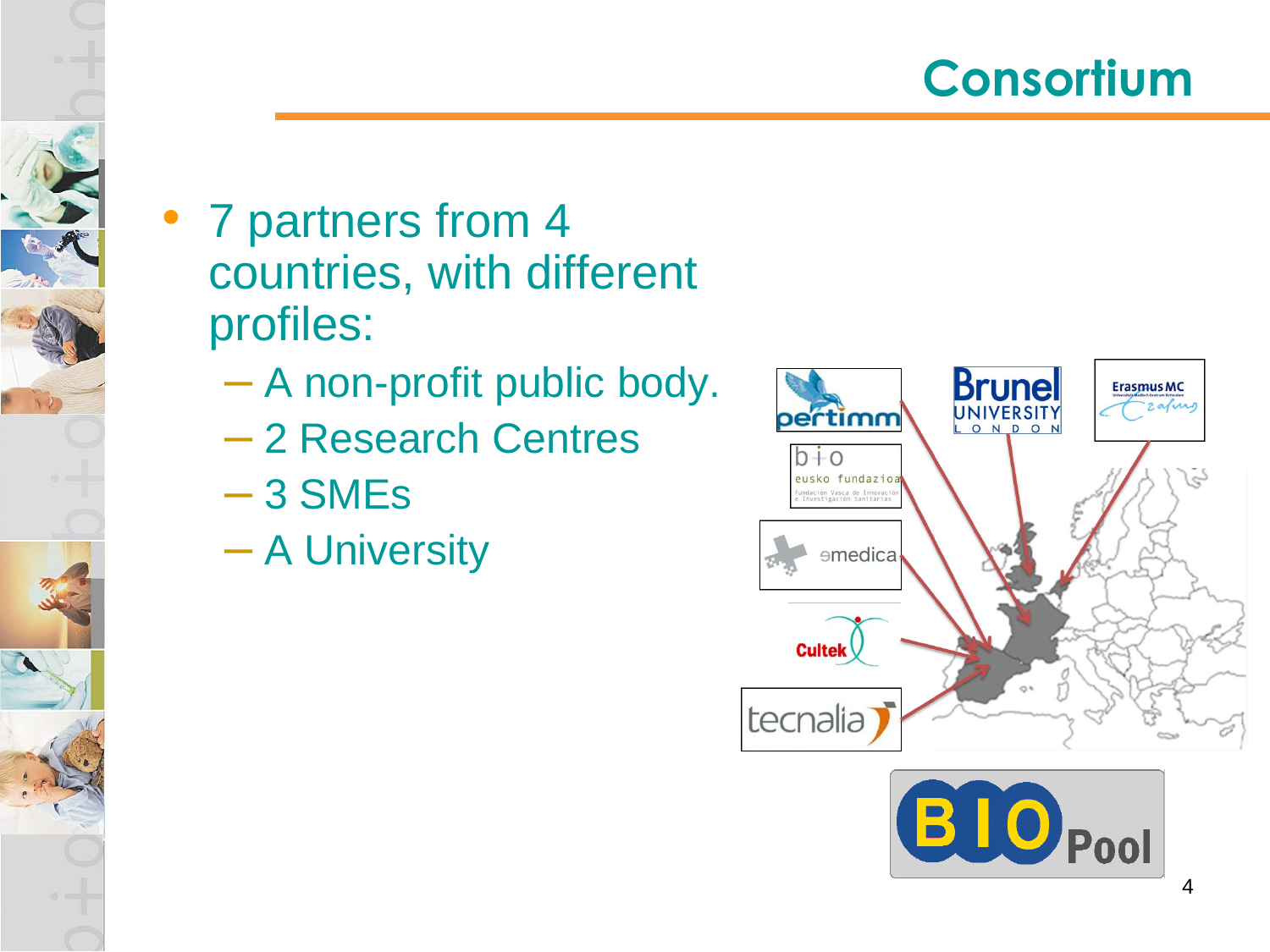### **BIOPOOL structure**



 $\mathbf{A}$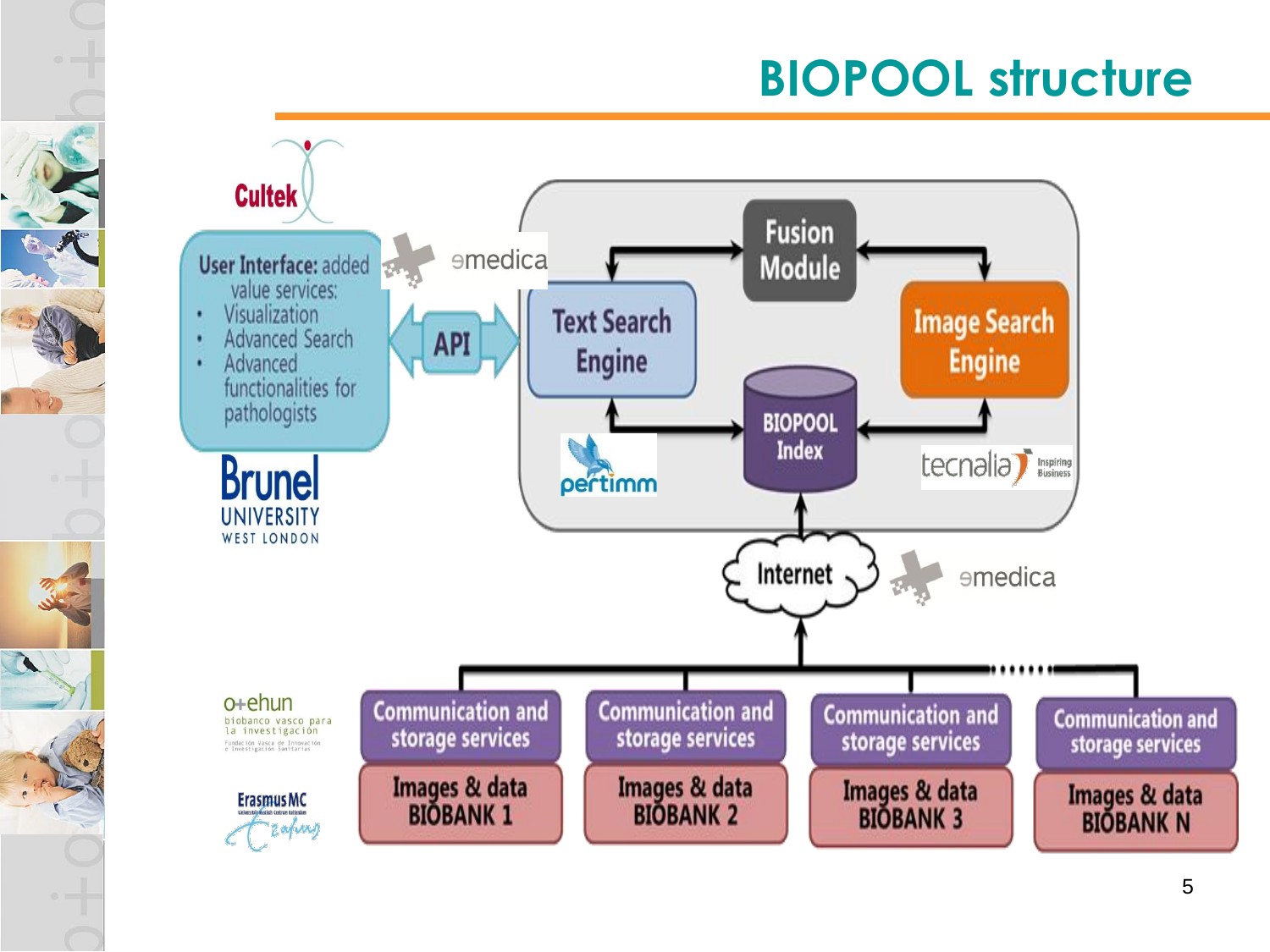- To interconnect different and heterogeneous histological image data pools, and the association of these images with contextual data.
- To develop a Content Based Image Retrieval System supporting search based on text and/or image.
- To provide a new tool for education, research and diagnosis proposes